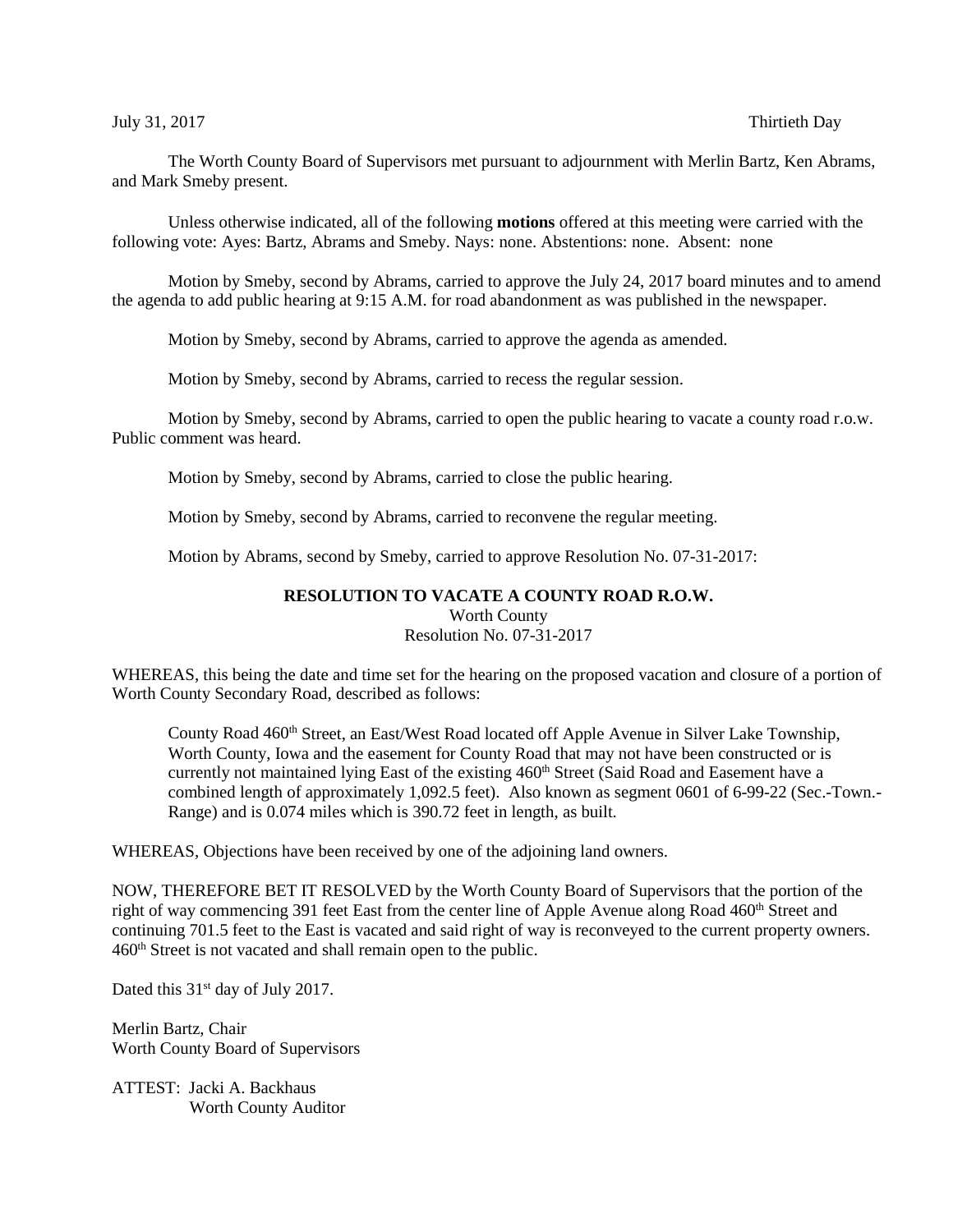Motion by Abrams, second by Smeby, carried to approve the drainage assessments: DD 2/Main for \$6,920; DD Jensen/L Main for \$42,019; DD 3/Main for \$10,523; DD 4/Main for \$9,680; DD 5/Main for \$2,991; DD6/L9 for \$3,359; DD7/L4B System for \$3,119; DD 8/Main for \$163,154; DD 10/L8 Tile for \$4,460; DD 11/L35 for \$5,008; DD 11/L67 & 67A for \$4,225; DD 11/L41 System for \$1,199; DD 18/Main for \$78,971; DD 19/L7A for \$15,614; DD 23/L2 for \$2,094; DD 23/L6 for \$4,779; DD 23/L9 for \$37,418; DD 25 for \$1,487; DD 35 for \$1,196; DD 37 for \$7,513; DD 40 for \$40,390; DD 46/L9 for \$21,318; DD 54 for 8,729; DD 63 for \$3,378; DD 327/Main for \$48,876.

Motion by Smeby, second by Abrams, carried to approve Resolution #07-31-2017A

## RESOLUTION # 07-31-2017A

WHEREAS Mayo Health Systems announced on June 12, 2017 the consolidation of the hospital in Albert Lea, MN, to the hospital campus in Austin, MN, over the course of approx. the next two and a half years, and

WHEREAS Winnebago and Worth Counties in Iowa have no hospital within either county, and

WHEREAS many citizens in Winnebago and Worth Counties utilize the hospital services in Albert Lea, MN, and many businesses, schools, and private citizens have insurance specific to Mayo Health Systems, and

WHEREAS time and distance to acute care facilities are critical to patient survival, and the Austin hospital is a good distance from most locations in our counties, which could result in negative patient outcomes, as well as force our citizens with Mayo specific insurance to travel greater distances for care, and additionally,

WHEREAS Albert Lea Health System employees live in our counties and have a positive effect on our economy because health care careers are high skill and high pay, and any change lessening the existing employment level at the Albert Lea campus will have a negative impact on our local economy, and

WHEREAS a hospital in both Albert Lea, MN, and Mason City, IA, are advantageous to our economic development efforts in business recruitment and retainment, as well as workforce recruitment, and

WHEREAS Worth & Winnebago Counties are rural Iowa counties focused on economic development with a priority given to business and industry including the healthcare sector, and

WHEREAS the consolidation of the Albert Lea hospital to the Austin hospital campus will complicate our continued efforts for the betterment of our counties, cities, citizens, businesses, and

WHEREAS Worth & Winnebago Counties, through their economic development office, Winn-Worth Betco, can partner with the Save Our Hospital Committee in Albert Lea, MN, to work towards a solution with Mayo Health Network to retain the hospital in Albert Lea, or to recruit another hospital provider if an agreement is unable to be reached with Mayo Health Network……

NOW THEREFORE BE IT RESOLVED that this governmental body fully supports the efforts outlined above, for the reasons outlined above, and supports Winn-Worth Betco working in tandem with the Save Our Hospital Committee to pursue solutions to the announced and intended closure of the Albert Lea hospital.

July 31, 2017

Merlin Bartz, Chairman Worth County Board of Supervisors

Motion by Abrams, second by Smeby, carried to approve the Road and Drainage Easement and Maintenance Agreement between Freeborn Wind Energy LLC and the Board of Supervisors of Worth County, Iowa and Board of Supervisors as Trustees of Drainage Districts in Worth County, Iowa.